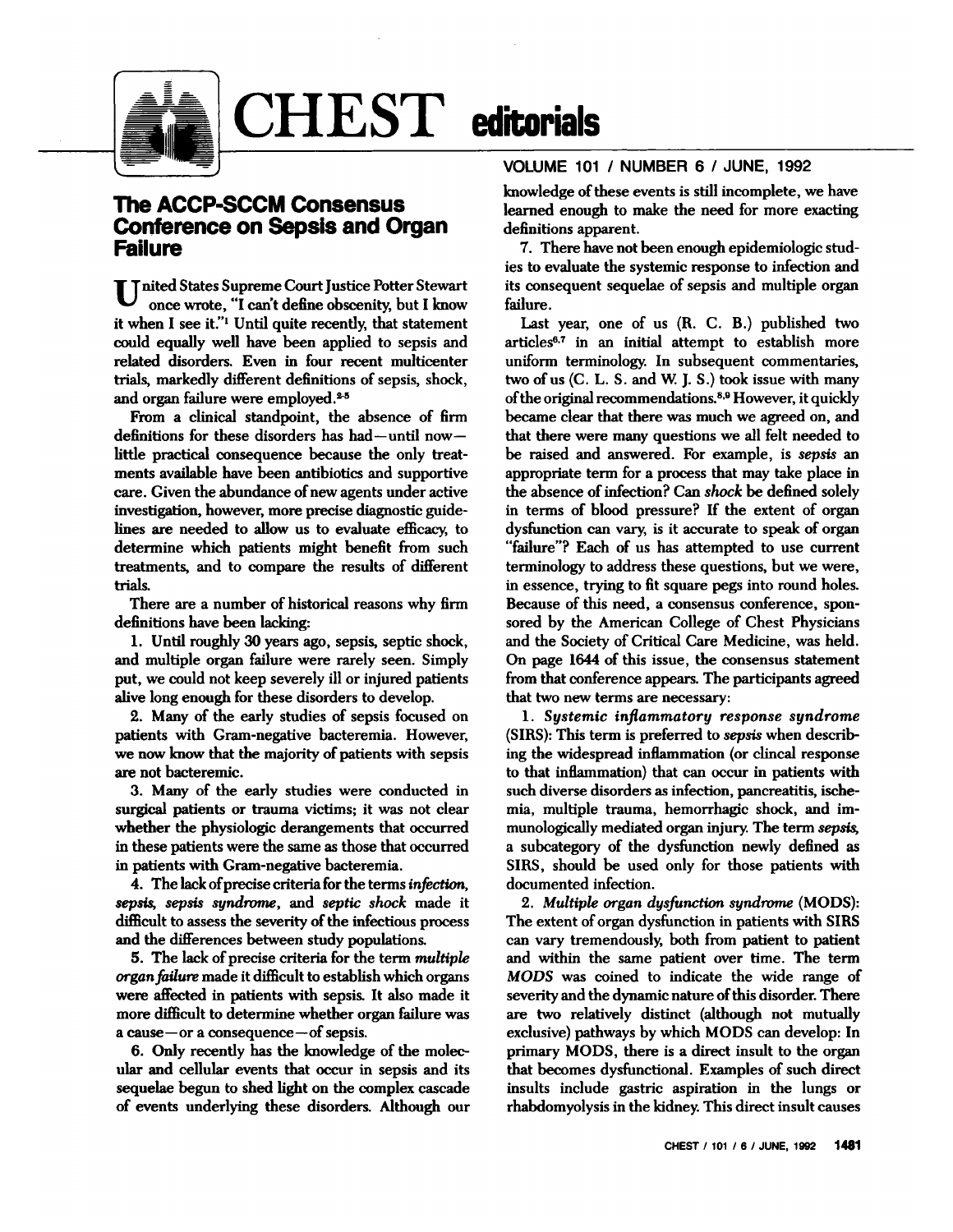an inHammatory response that is localized, at least in the beginning, to the affected organ. Secondary MODS is a consequence of trauma or infection in one part of the system that results in the systemic inflammatory response and dysfunction of organs elsewhere. An understanding of the etiology of organ dysfunction is important in the treatment of the underlying disease often present in MODS.

In addition, the consensus conference agreed on definitions for the terms *bactenmda, sepsis, severe sepsis, septic shock,* and other related disorders. In developing these definitions, another problem became apparent, particularly in light of recent clinical trials: We currently do not have a good way to predict which patients will develop SIRS or MODS. For example, many patients with severe infection (even bacteremia) never develop sepsis, while others with seemingly mild infections develop a massive systemic response. As yet, we do not know why. This inability to identify patients at greatest risk is currently causing problems for the researchers who design clinical trials and it will cause even greater problems as clinicians implement the innovative new treatments that are being developed to fight sepsis, SIRS, and MODS.

These new definitions of sepsis were developed to provide maximum flexibility in classifying patients for identification and treatment in both the clinical and research settings. For instance, a patient fulfills the criteria for sepsis when more than one of four criteria are present; one does not have to meet a set of specific and absolute criteria. For severe sepsis, sepsis must be present with either hypotension, hypoperfusion, or organ dysfunction. Although the new definition of sepsis may lead to the inclusion of patients with less severe disease into the category of sepsis, the definition entails the presence of a systemic inHammatory response and allows a differentiation of patients with sepsis from those with severe sepsis and organ system involvement. Such a differentiation would have a further base in different mortality rates.

New treatments, based on our understanding of the molecular and cellular mechanisms that underlie the systemic inHammatory response, are now being developed and tested. It seems reasonable to assume that these new treatments for sepsis are most likely to be effective if given as early as possible. But how do we avoid giving these agents unnecessarily to patients in little danger of developing SIRS or MODS? It is hoped that these new definitions will eventually allow clinicians to forecast which patients will develop more severe forms of the disease at an earlier stage of its progression.

Thus, another aim of the consensus conference was to assess the various "severity of illness" scoring systems for trauma and sepsis. It was the belief of the conference that the use of these scoring systems-in

conjunction with the diagnostic criteria established for SIRS, MODS, and related disorders-may be the best available method for predicting which patients are at greatest risk. Obviously, research is needed to confirm (or refute) this belief and to elucidate how these scoring systems, which were designed to assess prognosis in large groups, can be used to predict outcome in individual patients.

The final task of the consensus conference was to provide recommendations on how these new definitions could be incorporated into the design of clinical trials for new treatments that can fight SIRS and MODS. In response to many of the concerns discussed above, the conference also sought to provide guidelines for the design of these trials.

This consensus statement is not the "last word" on these disorders. We must resign ourselves to the fact that these new criteria are not perfect. In a hypothetical example, during the study of a new therapeutic drug, the experimental treatment of a group of patients defined by these consensus criteria might demonstrate that the drug is not beneficial, with the result that it is discarded. Yet, with the use of a different set of criteria, the agent might be found to be beneficial. As we learn more about the cause of SIRS, it may become necessary to readjust our terminology. Such adjustments in language would be a small price to pay if we finally learn how to substantively improve outcome for patients with these disorders.

> *Roger* C. *Bone, M.D., F.C.C.E Chicago William) Sibbald, M.D., F.C.C.E* london, *Ontario, Canada Charles* L. *Sprung, M.D., F.C.C.E Jerusalem, Israel*

Reprint *requests:* Dr. *Bone, Rush-Pr8sbyterian-St. LM1cei Medical* Center, 1753 West Congress Parkway, Chicago 60612

#### **REFERENCES**

- 1 *Jacobellis v Ohio*, 378 US 184, 197 (1964) (J. Stewart concurring)
- 2 Bone RC, Fisher CJ, Clemmer TP, et al. A controlled clinical trial of high-dose methylprednisolone in the treatment of severe sepsis and septic shock. N Engl J Med 1987; 317:653-58
- 3 Veterans Administration Systemic Sepsis Cooperative Study Group. Effect of high-dose glucocorticoid therapy on mortality in patients with clinical signs of systemic sepsis. N Engl J Med 1987; 317:659-65
- 4 Ziegler EJ, Fisher CJ, Sprung CL, et al. Treatment of gramnegative bacteremia and septic shock with HA-IA human monoclonal antibody against endotoxin. N Engl J Med 1991; 324:429-36
- 5 Greenman RL, Schein RMH, Martin MA, et al. A controlled clinical trial ofE5 murine monoclonal IgM antibody to endotoxin in the treatment of gram-negative sepsis. JAMA 1991; 266:1097- 102

Dr Bone is Dean, Rush Medical College, and Vice President for Medical AfFairs, Rush-Presbyterian-St Lukes Medical Center, Chi cago. Dr Sibbald is Chief, Program in Critical Care, and Professor of Medicine, University of Western Ontario, London. Dr Sprung is Director, Intensive Care Unit, Hadassah Hebrew University Medical Center, Jerusalem.